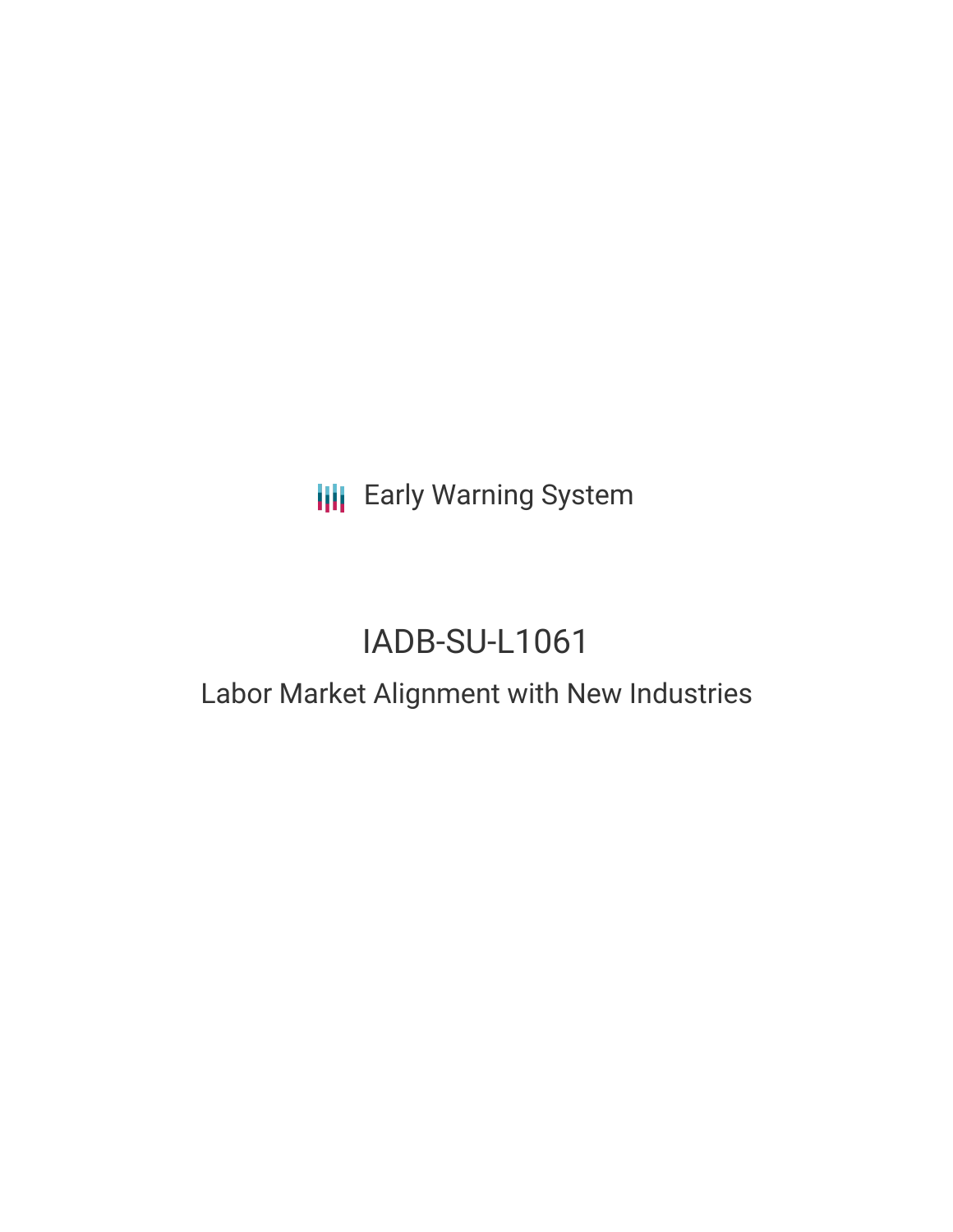### **Quick Facts**

| <b>Countries</b>               | Suriname                               |
|--------------------------------|----------------------------------------|
| <b>Specific Location</b>       | national coverage                      |
| <b>Financial Institutions</b>  | Inter-American Development Bank (IADB) |
| <b>Status</b>                  | Proposed                               |
| <b>Bank Risk Rating</b>        | C                                      |
| <b>Borrower</b>                | Goverment of Suriname                  |
| <b>Sectors</b>                 | Law and Government                     |
| <b>Investment Type(s)</b>      | Loan                                   |
| <b>Investment Amount (USD)</b> | \$10.00 million                        |
| <b>Project Cost (USD)</b>      | \$10.00 million                        |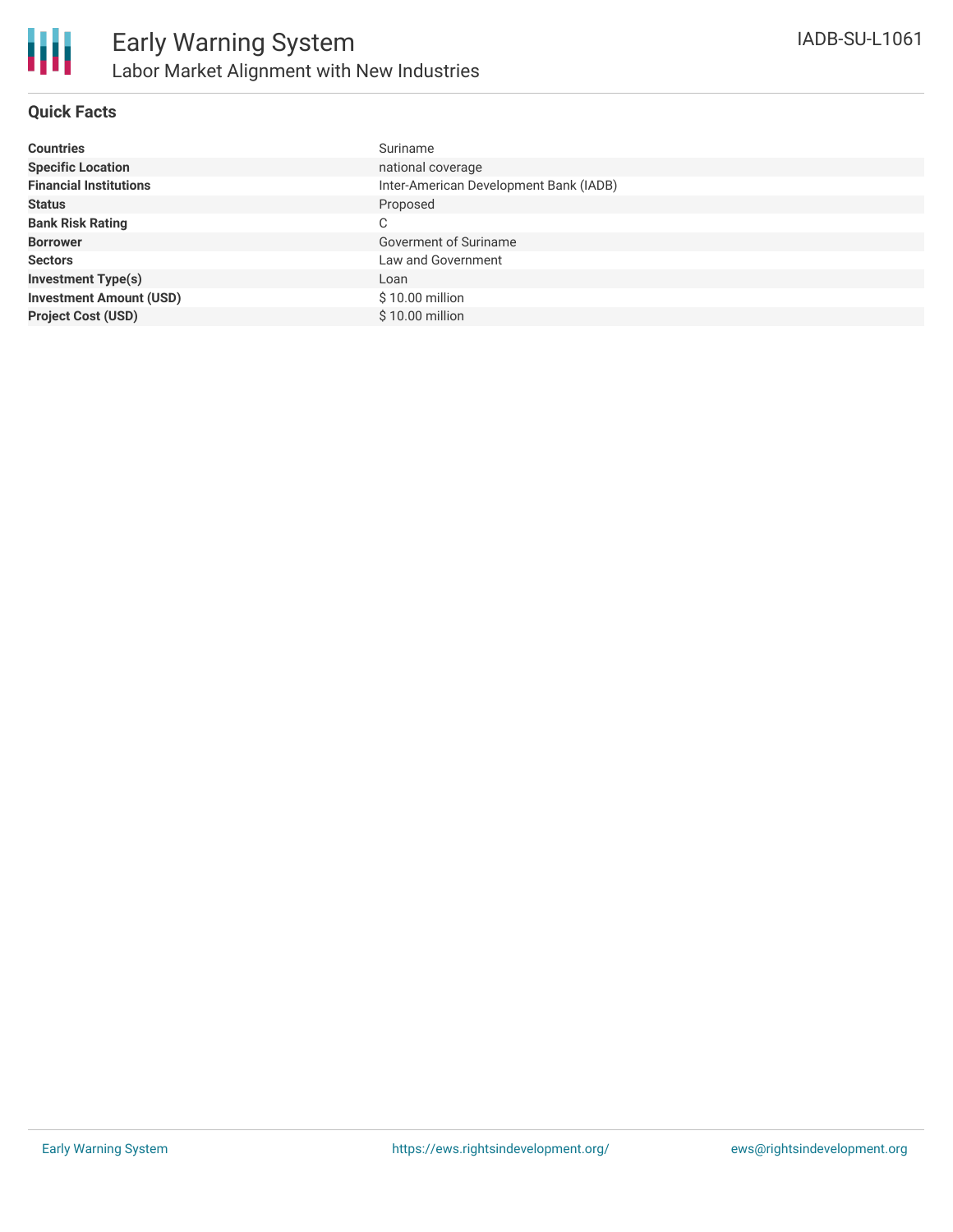

### **Project Description**

The main general objective is to promote access to employabilityment with emphasis on vulnerable populations such as women. The specific objectives are to: (i) Equip labor force provide jobseekers with skills with skills aligned with thewith the productive sector needs needs of the productive sector ; and (ii) Provide expand the access of jobseekers and employers to labor market intermediation services. with labor market information and effective job searching and recruitment tools.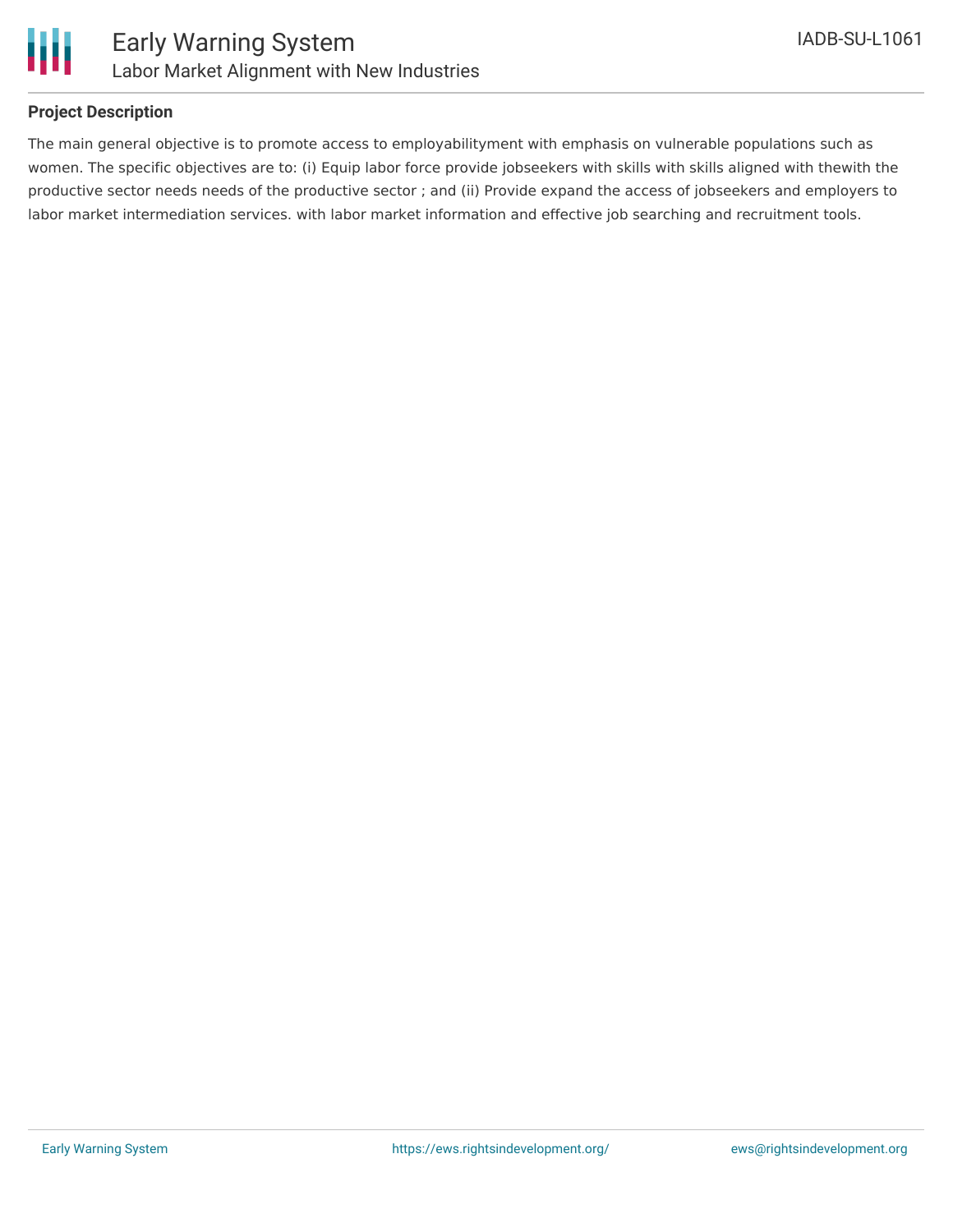

### Early Warning System Labor Market Alignment with New Industries

### **Investment Description**

• Inter-American Development Bank (IADB)